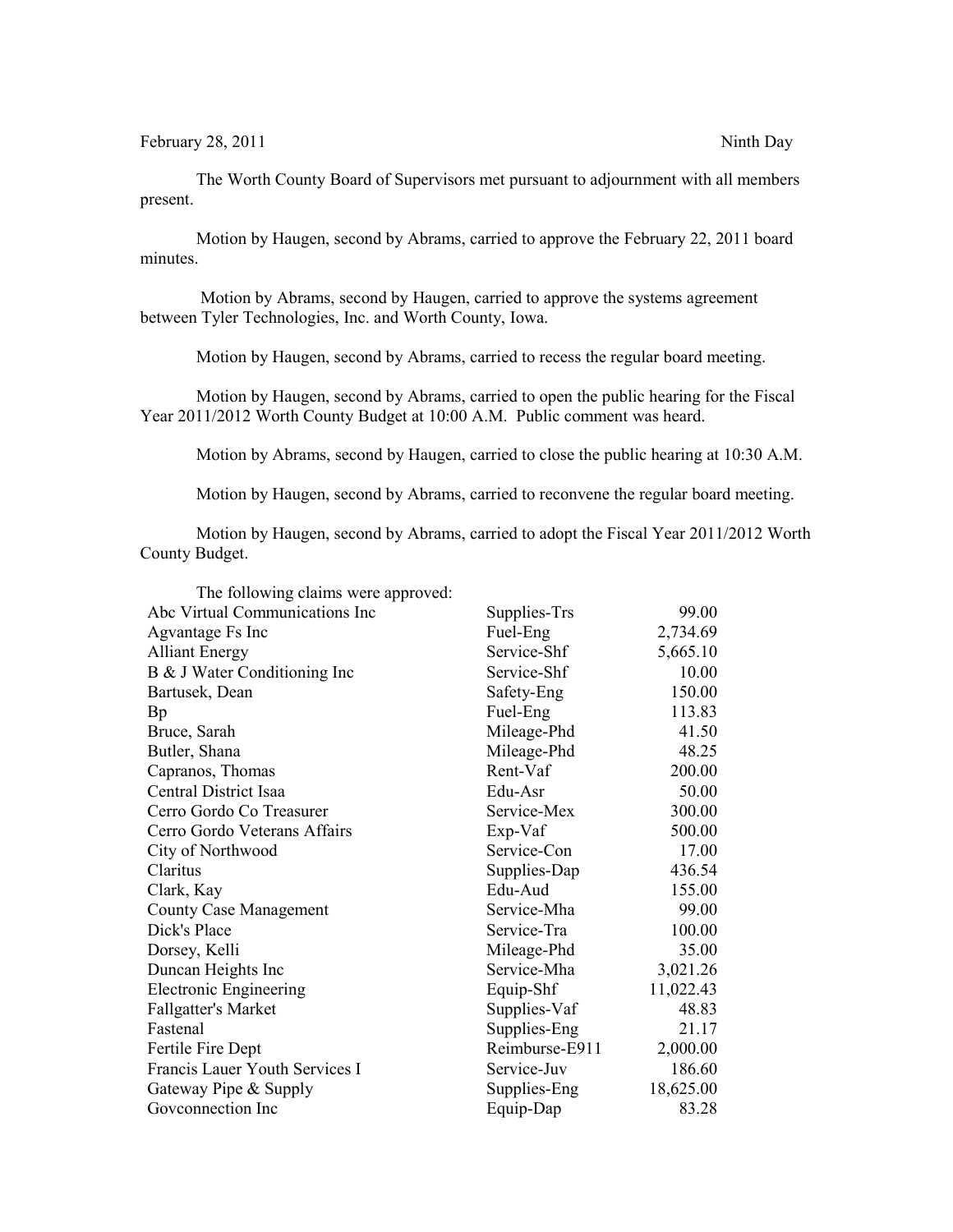| Graham Tire                        | Supplies-Eng    | 2,778.56  |
|------------------------------------|-----------------|-----------|
| Greve Law Office                   | Supplies-Att    | 414.00    |
| Hancock County Auditor             | Exp-Aud         | 35.91     |
| Hanson, Jake                       | Mileage-Trs     | 146.64    |
| Hawkeye Foodservice Dist           | Supplies-Shf    | 642.90    |
| Hendrikson, Debra                  | Mileage-Hha     | 308.00    |
| Hogen Lawn Care                    | Service-Gsr     | 537.30    |
| Huber Supply Co                    | Supplies-Eng    | 108.77    |
| Huebner, Cheryl                    | Mileage-Phd     | 84.05     |
| I Wireless                         | Service-Shf     | 563.60    |
| Ia Environmental Health Assoc      | Dues-San        | 20.00     |
| Iowa Apco                          | Edu-Shf         | 240.00    |
| Iowa Emergency Number Associat     | Edu-Shf         | 165.00    |
| Iowa Law Enforcement Academy       | Credit-Shf      | 390.00    |
| Isac                               | Edu-Shf         | 390.00    |
| Isac Group Health                  | Health Ins Prem | 42,717.00 |
| Isaca                              | Dues-Aud        | 175.00    |
| J & J Machining Welding & Fabr     | Supplies-Eng    | 118.91    |
| Joe's Collision & Performance      | Service-Shf     | 295.44    |
| Johnson, Hal                       | Rent            | 940.00    |
| Johnson, Teresa                    | Mileage-Phd     | 113.00    |
| Lakeside Construction              | Supplies-Eng    | 4,875.00  |
| Langenbau, Jay                     | Exp-Shf         | 36.48     |
| <b>Lawson Products Inc</b>         | Supplies-Con    | 50.14     |
| Lea Mobile Glass Inc               | Supplies-Eng    | 465.00    |
| Lexis-Nexis                        | Service-Att     | 128.00    |
| Low's Standard                     | Fuel-Asr        | 47.72     |
| Manly Police Dept                  | Service-Juv     | 15.00     |
| Marshall & Swift Inc               | Supplies-Gsr    | 16.06     |
| <b>Mason City Business Systems</b> | Service-Phd     | 313.27    |
| Mason City Fire And Rescue         | Service-Mex     | 300.00    |
| Menards                            | Supplies-Eng    | 51.76     |
| Mental Health Center               | Service-Mha     | 7,748.93  |
| Meyer, Russell                     | Safety-Eng      | 99.99     |
| Mireles, Sandra                    | Exp-Mha         | 493.96    |
| Mitchell County Ema                | Mileage-Ema     | 233.68    |
| Mueller, Dean A                    | Exp-Con         | 8.50      |
| Myli, Diane                        | Mileage-Phd     | 33.95     |
| Niacog                             | Service-Tra     | 93.75     |
| Nive Services Inc                  | Service-Mha     | 2,737.74  |
| Northwood Anchor                   | Supplies-Hha    | 1,662.00  |
| Northwood Baptist Church           | Supplies-Phd    | 16.00     |
| Northwood Electric Inc             | Service-Gsr     | 53.56     |
| Northwood True Value               | Supplies-Rec    | 4.99      |
| Northwood Welding Inc              | Supplies-Eng    | 33.40     |
| Paetec                             | Service-Eng     | 15.50     |
| Parmley, Jerry                     | Exp-Vaf         | 73.79     |
| Pictometry International Corp      | Supplies-Dap    | 3,482.79  |
| Pinnacle Quality Insight           | Supplies-Phd    | 150.00    |
| Pollard                            | Service-Gsr     | 40.00     |